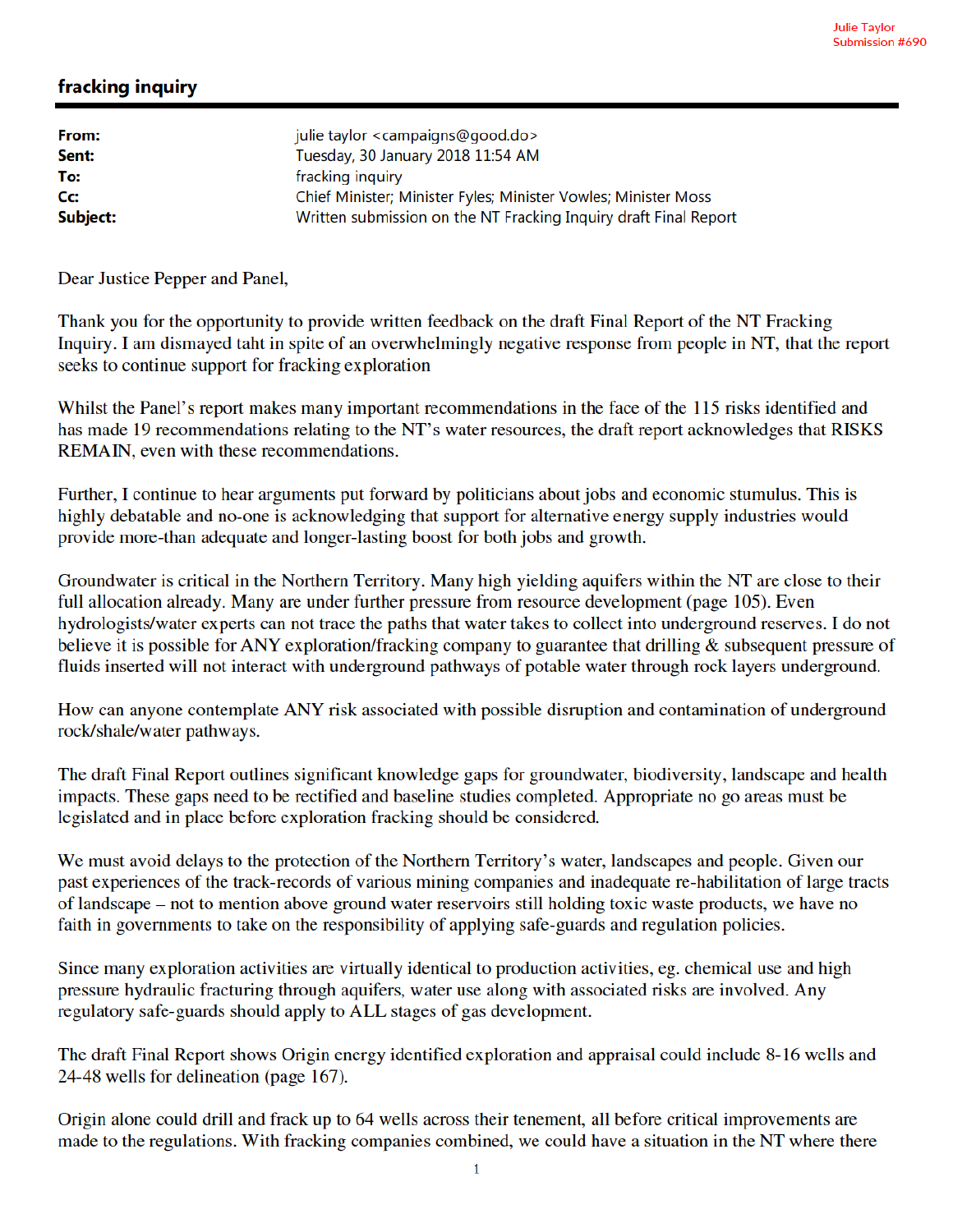are over a hundred fracked gas wells across the landscape. That's all before production – before key law changes or baseline studies are complete.

Critical studies identifying no go zones will prove difficult to achieve in an area already littered with fracked gas exploration wells!

I support the new regulations and legislation required to try and protect landholders and water. However, time must be given to enable this to happen BEFORE the oil and gas industry is permitted to start fracking in the Northern Territory again.

The below critical recommendations must be improved and work completed BEFORE EXPLORATION fracking takes place.

Recommendation 5.1 (Enforceable code of practice for abandonment of onshore gas wells)

Recommendation 5.6 (Wastewater management framework)

Recommendation 7.1 (Water Act amended for shale extraction licence and payment for water)

Recommendation 7.4 (Strategic regional environmental and baseline assessment (SREBA), including a regional groundwater model, be developed and undertaken)

Recommendation 8.4 (Fire management plan and 10 year baseline assessment)

Recommendation 9.2 (Code of practice be developed and implemented for monitoring, detection and reporting of methane emissions)

Recommendation 10.1 (Human Health Risk Assessment prepared and approved)

Recommendation 12.11 (Social impact management plan) This recommendation should also be extended to allow for the legal right to say 'no' to fracking.

Recommendation 14.1 (Design and implement a full cost recovery system for fracking regulation)

Recommendation 14.16 (Legislation to regulate seismic surveys, drilling, hydraulic fracturing, and well abandonment)

Recommendation 14.18 (Fit and proper person test)

Recommendation 15.1 (Strategic regional environmental and baseline assessment (SREBA) undertaken and no go zones implemented)

We must avoid delays to the protection of the Northern Territory's water, landscapes and people. Given our experiences of the track-records of various mining companies and inadequate re-habilitation of large tracts of landscape – not to mention water reservoirs still holding toxic waste products, we have little faith in the ability of governments to take on the resposibility of applying safe-guards and regulation policies – especially after the event.

In the NT there is a saying, "Once you frack you can't go back." Exploration fracking is no different. The studies, legal improvements and no-go zones suggested by the panel are critical. They must be actioned before any further fracking exploration.